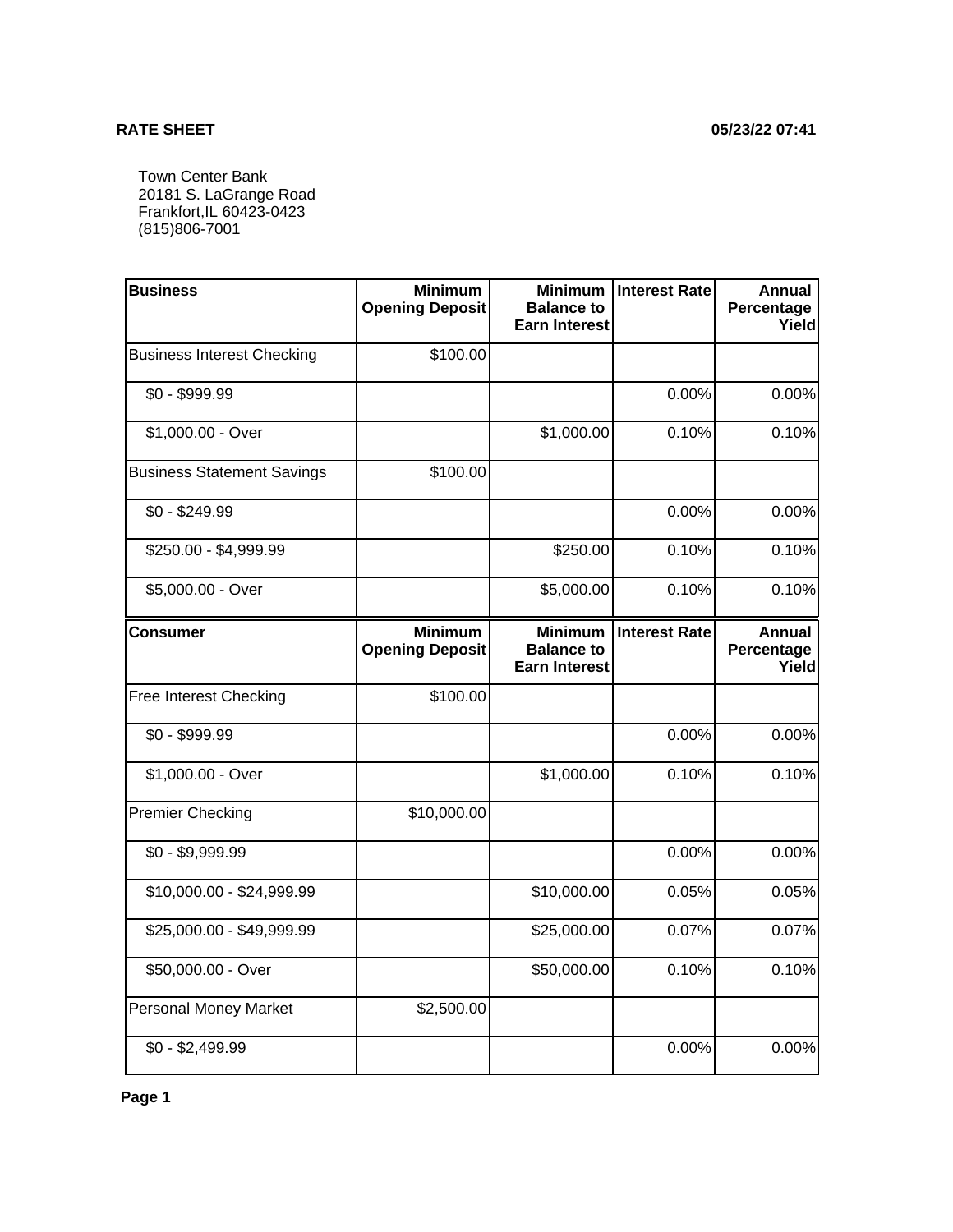| \$2,500.00 - \$4,999.99           |            | \$2,500.00   | 0.10% | 0.10%    |
|-----------------------------------|------------|--------------|-------|----------|
| \$5,000.00 - \$24,999.99          |            | \$5,000.00   | 0.20% | 0.20%    |
| \$25,000.00 - \$49,999.99         |            | \$25,000.00  | 0.20% | 0.20%    |
| \$50,000.00 - \$99,999.99         |            | \$50,000.00  | 0.20% | 0.20%    |
| \$100,000.00 - \$499,999.99       |            | \$100,000.00 | 0.20% | 0.20%    |
| \$500,000.00 - Over               |            | \$500,000.00 | 0.30% | 0.30%    |
| <b>Business Money Market</b>      | \$2,500.00 |              |       |          |
| $$0 - $2,499.99$                  |            |              | 0.00% | $0.00\%$ |
| \$2,500.00 - \$4,999.99           |            | \$2,500.00   | 0.10% | 0.10%    |
| \$5,000.00 - \$24,999.99          |            | \$5,000.00   | 0.20% | 0.20%    |
| \$25,000.00 - \$49,999.99         |            | \$25,000.00  | 0.20% | 0.20%    |
| \$50,000.00 - \$99,999.99         |            | \$50,000.00  | 0.20% | 0.20%    |
| \$100,000.00 - \$499,999.99       |            | \$100,000.00 | 0.20% | 0.20%    |
| \$500,000.00 - Over               |            | \$500,000.00 | 0.30% | 0.30%    |
| <b>Personal Statement Savings</b> | \$100.00   |              |       |          |
| $$0 - $249.99$                    |            |              | 0.00% | 0.00%    |
| \$250.00 - \$4,999.99             |            | \$250.00     | 0.10% | 0.10%    |
| \$5,000.00 - Over                 |            | \$5,000.00   | 0.10% | 0.10%    |
| Minor Statement Savings           | \$50.00    |              |       |          |
| $$0 - $49.99$                     |            |              | 0.15% | 0.15%    |
| \$50.00 - \$249.99                |            | \$50.00      | 0.15% | 0.15%    |
| \$250.00 - \$4,999.99             |            | \$250.00     | 0.15% | 0.15%    |
| \$5,000.00 - Over                 |            | \$5,000.00   | 0.15% | 0.15%    |